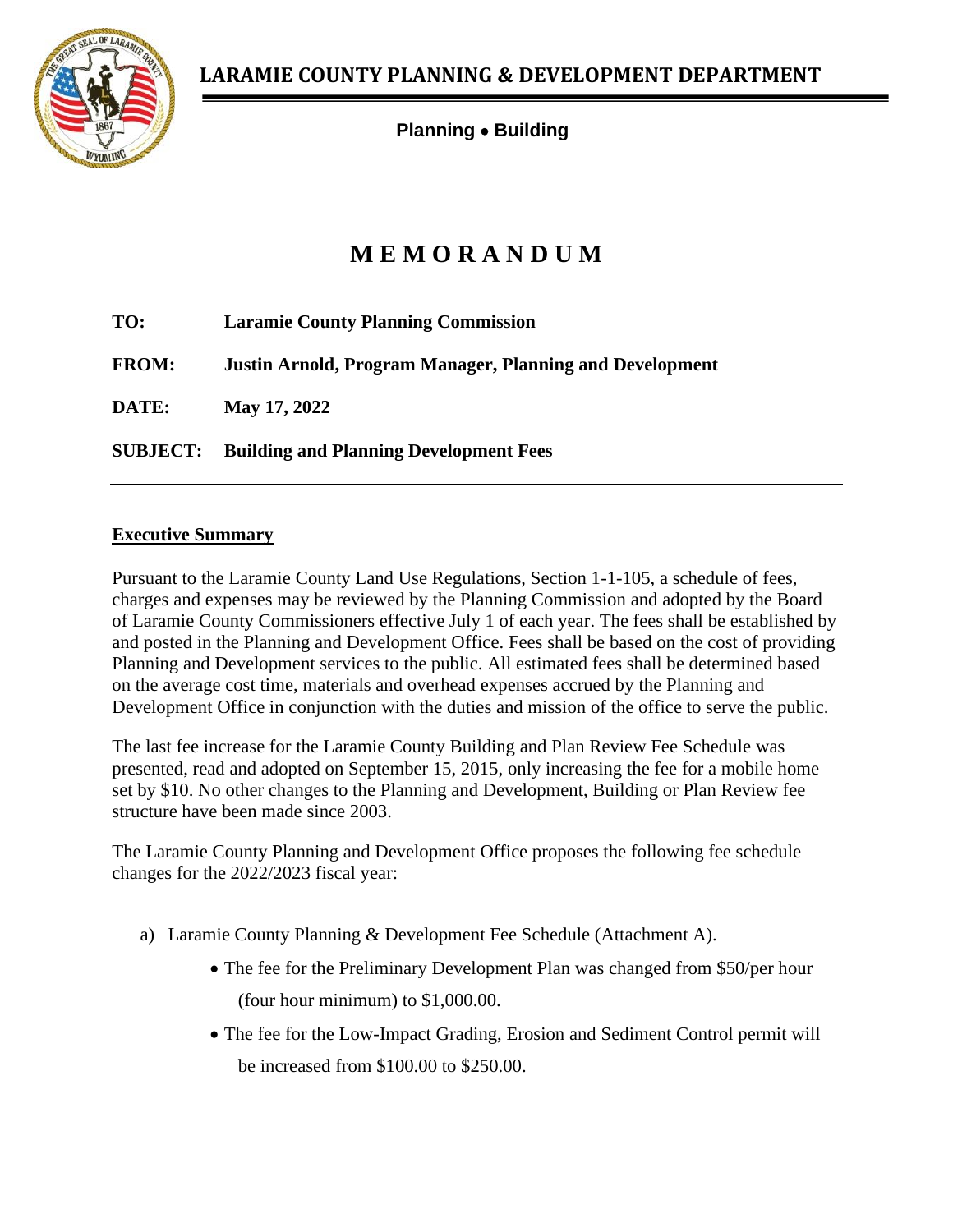- The fee for the Standard Grading, Erosion and Sediment Control permit will be increased from \$250.00 to \$500.00.
- The fee for Board Approval will be increased from \$50.00/per hour (four hour minimum) to \$500.00.
- The fee for a Variance will be increased from \$50.00/per hour (four hour minimum) to \$500.00.
- The fee for a Temporary Use permit will be increased from \$25.00 to \$100.00
- The fee for an Address Existing Oil and Gas Facility will be increased from \$50.00 to \$100.00.
- The fee for a Floodplain Development Permit will be increased from \$50.00/per hour (one hour minimum) to \$200.00.
- The fee for a Site Plan, New and Major Amendments will be increased from \$50.00/per hour (four hours minimum) to \$750.00.
- The fee for a Site Plan, Minor Amendment will be increased from \$50.00/per hour (one hour minimum) to \$250.00.
- The fee for a Zone Change will be increased from \$50.00/per hour (four hours minimum) to \$500.00.
- The fee for a Wireless Tower will be increased from \$50.00/per hour (four hours minimum) to \$250.00.
- The fee for a Family Child Care Home will be increased from \$25.00 to \$100.00.
- The current Subdivision Permit fee structure includes a base fee of \$100.00 plus \$10.00/per lot not to exceed \$1,000.00. The fee will be increased to \$1,200.00 for plats containing less than 25 lots and \$1,800.00 for plats containing 25 lots or more.
- Planning proposes to add a specific fee for Administrative Plats of \$750.00. The fee is currently calculated under the Subdivision fee provisions.
- The fee for the Road/Easement Naming application will be increased from \$200.00 to \$250.00.
- b) Laramie County Building Permit and Plan Review Fee Schedule (Attachment B).
	- The fees for inspections outside normal business hours was removed.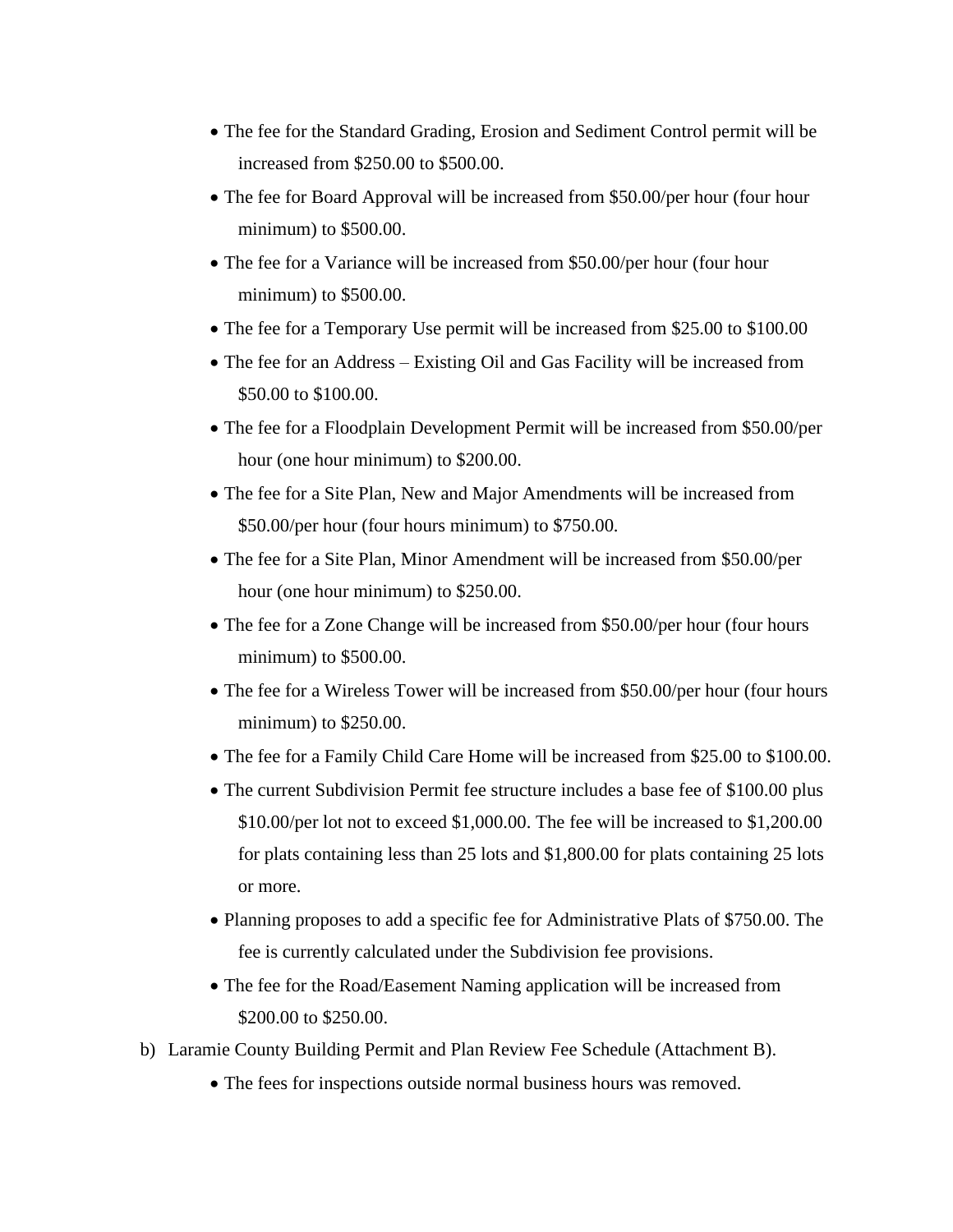- The fee for re-inspection has been changed to a flat \$75 fee.
- Inspections for which no fee is specifically indicated has been increased by \$15 per hour (minimum 1 hr.).
- Additional plan review required by changes, additions or revisions has been increased by \$15 per hour.
- Residential Detached Accessory Structures have been changed to square foot valuation.
- Mobile home set in a park has been increased by \$100
- Large wind turbines have been increased by \$2000 per tower.
- Inspections for childcare and fire or electrical has been increased by \$40.
- Electrical meter tag inspections have increased by \$25
- Alternative energy permits have been removed.
- Solar has been revised to include residential and commercial.

#### **Proposed Motion**

**I move to approve resolutions to provide the notice of intent, as required under Wyoming State Statute, the Laramie County Land Use Regulation, and Section 109.2 of the International Building Code as adopted and amended.**

#### **PROPOSED MOTION**

I move to recommend to the Laramie County Board of County Commissioners to adopt the proposed Laramie County Planning and Development Fee Schedule and the Laramie County Building Permit Fee Schedule for the 2022/2023 fiscal year.

#### **ATTACHMENTS**

- A) Proposed Laramie County Planning and Development Fee Schedule
- B) Proposed Laramie County Building Permit Fee Schedule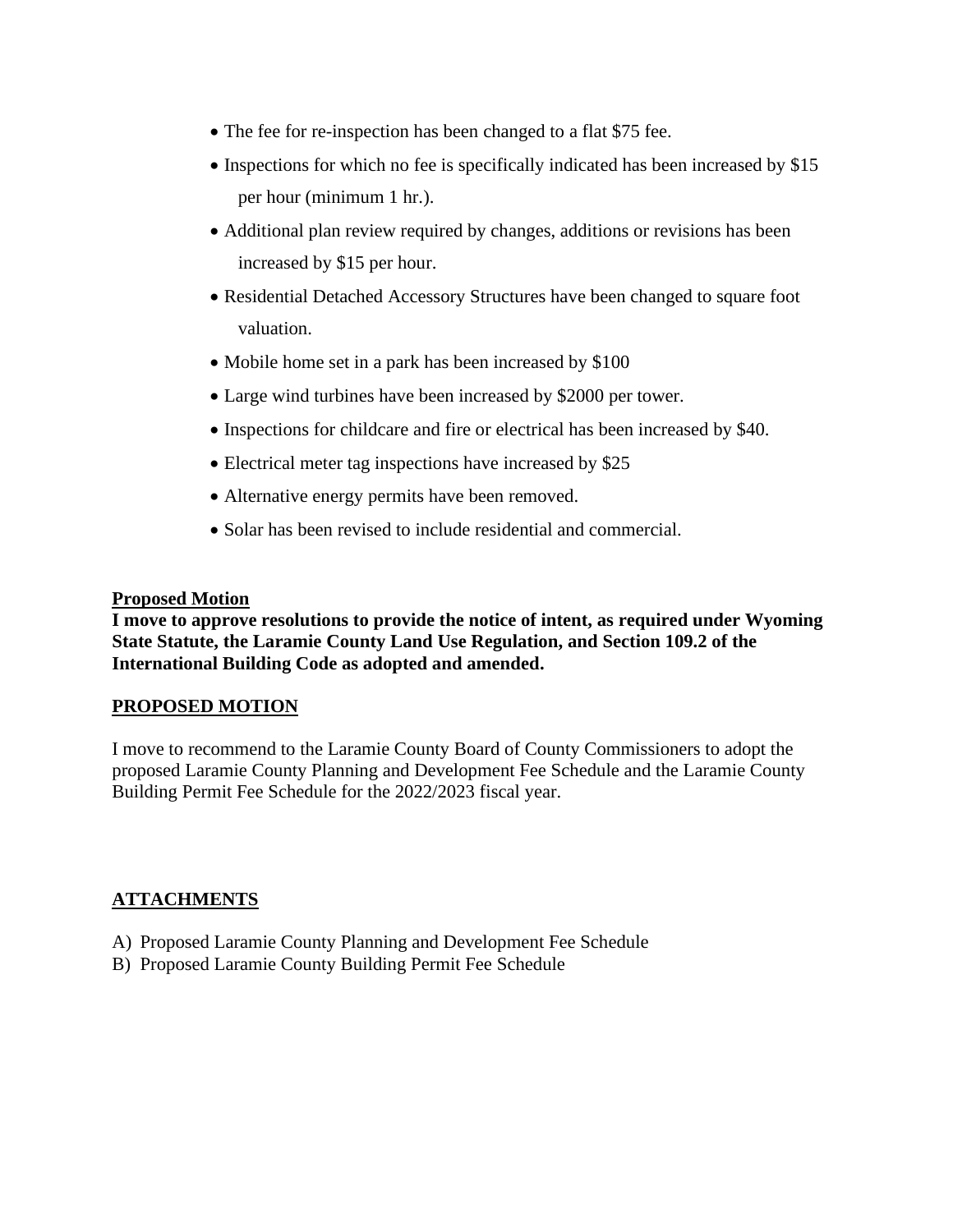## **Laramie County Planning and Development Fee Schedule**

Application and sign fees shall be paid at the time of application submittal. Other fees will be billed to the applicant.

| Other fees will be billed to the applicant. |                                                                                                         |                     |                     |                    |                    |                    |  |  |
|---------------------------------------------|---------------------------------------------------------------------------------------------------------|---------------------|---------------------|--------------------|--------------------|--------------------|--|--|
| <b>Application</b>                          | <b>Fee</b>                                                                                              | <b>Min</b>          | <b>Sign</b>         | <b>Legal Ad</b>    | <b>Engineer</b>    | <b>Mailing</b>     |  |  |
|                                             |                                                                                                         | <b>Time</b>         | (per sign)          | (per ad)           | <b>Review</b>      |                    |  |  |
| Preliminary                                 | \$1000.00                                                                                               | 4 hours             | \$26.00             | N/A                | <b>Actual Cost</b> | <b>Actual Cost</b> |  |  |
| Development Plan                            |                                                                                                         |                     |                     |                    |                    |                    |  |  |
| Low Impact GESC                             | \$250.00                                                                                                | N/A                 | N/A                 | N/A                | <b>Actual Cost</b> | N/A                |  |  |
| <b>Standard GESC</b>                        | \$500.00                                                                                                | N/A                 | N/A                 | N/A                | <b>Actual Cost</b> | N/A                |  |  |
| <b>Board Approval</b>                       | \$500.00                                                                                                | 4 hours             | \$26.00             | <b>Actual Cost</b> | <b>Actual Cost</b> | <b>Actual Cost</b> |  |  |
| Variance                                    | \$600.00                                                                                                | 4 hours             | \$26.00             | <b>Actual Cost</b> | <b>Actual Cost</b> | <b>Actual Cost</b> |  |  |
| <b>Temporary Use</b>                        | \$100.00                                                                                                | N/A                 | N/A                 | N/A                | N/A                | N/A                |  |  |
| Address - New                               | \$200.00                                                                                                | N/A                 | N/A                 | N/A                | N/A                | N/A                |  |  |
| Oil & Gas Facility                          |                                                                                                         |                     |                     |                    |                    |                    |  |  |
| Address - Existing                          | \$100.00                                                                                                | N/A                 | N/A                 | N/A                | N/A                | N/A                |  |  |
| Oil & Gas Facility                          |                                                                                                         |                     |                     |                    |                    |                    |  |  |
| Floodplain Development                      | \$200.00                                                                                                | $\overline{1}$ hour | N/A                 | N/A                | <b>Actual Cost</b> | N/A                |  |  |
| Permit                                      |                                                                                                         |                     |                     |                    |                    |                    |  |  |
| Site Plan, New and                          | \$750.00                                                                                                | 4 hours             | \$26.00             | Actual Cost-       | <b>Actual Cost</b> | <b>Actual Cost</b> |  |  |
| <b>Major Amendments</b>                     |                                                                                                         |                     |                     | if applicable      |                    |                    |  |  |
| Site Plan, Minor                            | \$250.00                                                                                                | 1 Hour              | \$26.00             | N/A                | <b>Actual Cost</b> | <b>Actual Cost</b> |  |  |
| Amendments                                  |                                                                                                         |                     |                     |                    |                    |                    |  |  |
| Zone Change                                 | \$500.00                                                                                                | 4 hours             | \$26.00             | <b>Actual Cost</b> | <b>Actual Cost</b> | <b>Actual Cost</b> |  |  |
| <b>Wireless Tower</b>                       | \$250.00                                                                                                | 4 hours             | $$26.00 - if$       | Actual Cost-       | <b>Actual Cost</b> | <b>Actual Cost</b> |  |  |
|                                             |                                                                                                         |                     | applicable          | if applicable      |                    |                    |  |  |
| Family Child Care Home                      | \$100.00                                                                                                | N/A                 | N/A                 | N/A                | N/A                | N/A                |  |  |
| Subdivision Permit (25                      | \$1,200.00                                                                                              | N/A                 | $\overline{$}26.00$ | <b>Actual Cost</b> | <b>Actual Cost</b> | <b>Actual Cost</b> |  |  |
| lots or less)                               |                                                                                                         |                     |                     |                    |                    |                    |  |  |
| Subdivision Permit (26                      | \$1,800.00                                                                                              | <b>NA</b>           | \$26.00             | <b>Actual Cost</b> | <b>Actual Cost</b> | <b>Actual Cost</b> |  |  |
| lots or more)                               |                                                                                                         |                     |                     |                    |                    |                    |  |  |
| <b>Administrative Plat</b>                  | \$750.00                                                                                                | <b>NA</b>           | \$26.00             | <b>Actual Cost</b> | <b>Actual Cost</b> | <b>Actual Cost</b> |  |  |
|                                             | \$50.00                                                                                                 |                     | N/A                 | N/A                |                    |                    |  |  |
| <b>Plat Review</b>                          | Per hour                                                                                                | 4 hours             |                     |                    | <b>Actual Cost</b> | <b>Actual Cost</b> |  |  |
|                                             | $$200.00 +$                                                                                             | N/A                 | N/A                 | N/A                | N/A                | <b>Actual Cost</b> |  |  |
| Road/Easement Naming                        | \$26.00 Per                                                                                             |                     |                     |                    |                    |                    |  |  |
|                                             |                                                                                                         |                     |                     |                    |                    |                    |  |  |
| <b>Environmental Health</b>                 | sign                                                                                                    |                     |                     |                    |                    |                    |  |  |
| Fee ** See Note**                           | \$200.00 with public sewer. \$200 plus \$10.00 per lot without public sewer (not to<br>exceed \$500.00) |                     |                     |                    |                    |                    |  |  |
| <b>Community Facility</b>                   | Land within a water/sewer district or serviced by a district: \$500.00 per acre,                        |                     |                     |                    |                    |                    |  |  |
| Fees                                        | rounded to the nearest .1 acre. Minimum \$250.00                                                        |                     |                     |                    |                    |                    |  |  |
| <b>Community Facility</b>                   | Land outside a water/sewer district with no public water/sewer services: \$50.00 per                    |                     |                     |                    |                    |                    |  |  |
| Fees                                        | acre, rounded to the nearest .1 acre. Minimum \$25.00                                                   |                     |                     |                    |                    |                    |  |  |
|                                             |                                                                                                         |                     |                     |                    |                    |                    |  |  |

\*\*Note: Health Dept. fee increase relating to subdivision permit/plat process approved by Laramie County Board of Commissioners on June 2, 2015, and Board of Health on June 16, 2015.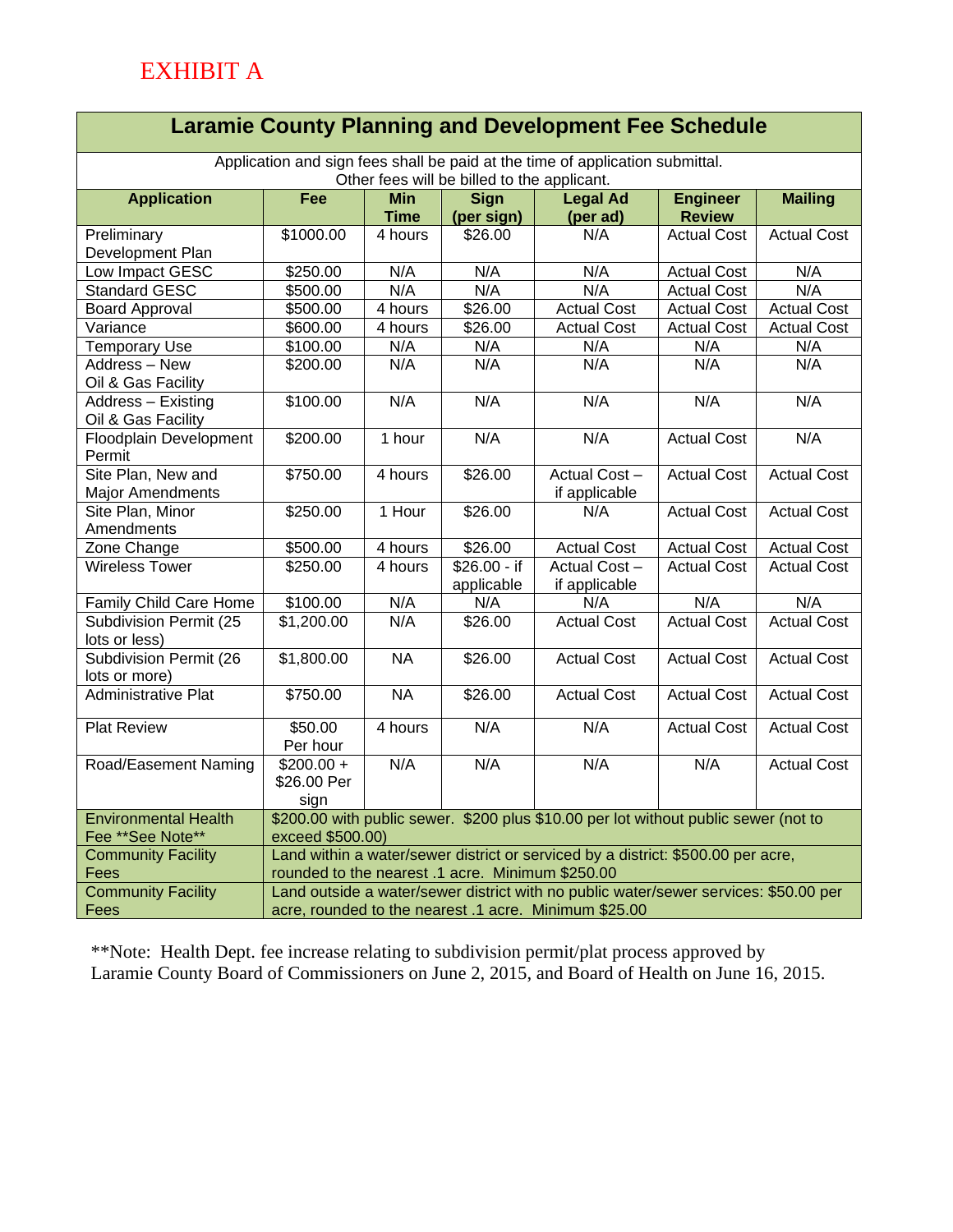

#### **\* THE PERMIT VALUATION IS BASED ON ESTIMATED COST OF MATERIALS AND LABOR. FOR RESIDENTIAL PERMITS, ACTUAL LABOR COSTS MAY BE USED.**

| Inspections outside of normal business hours (minimum charge - 2 hours)                                                         | \$50.00 per hour                                                      |  |
|---------------------------------------------------------------------------------------------------------------------------------|-----------------------------------------------------------------------|--|
| Re-inspection/additional trip fees                                                                                              | \$75.00                                                               |  |
| Inspections for which no fee is specifically indicated (minimum charge - 1 hour)                                                | \$50.00 per hour                                                      |  |
| Additional plan review required by changes, additions or revisions (min charge - 1 hour)                                        | \$50.00 per hour                                                      |  |
| Residential Detached Accessory Structures (basic structure with no additional interior rooms,<br>includes a maximum of 4 trips) | $$2.75$ per SF + plan<br>review                                       |  |
| Mobile Home set in a park (block, set, skirt and connect to utilities)                                                          | \$200                                                                 |  |
| For use of outside consultants for plan checking and inspections, or both                                                       | <b>Actual Costs</b>                                                   |  |
| <b>Large Wind Turbines</b>                                                                                                      | \$2500.00 per tower                                                   |  |
| Solar-Commerical/Residential                                                                                                    | \$100.00 per string for first<br>20. \$20.00 per string<br>thereafter |  |
| <b>Other Miscellaneous Fees</b>                                                                                                 |                                                                       |  |
| Inspections for childcare and fire or electrical safety                                                                         | \$75.00                                                               |  |
| Gas/Electrical Meter Tag Inspection (non-agricultural)                                                                          | \$75.00                                                               |  |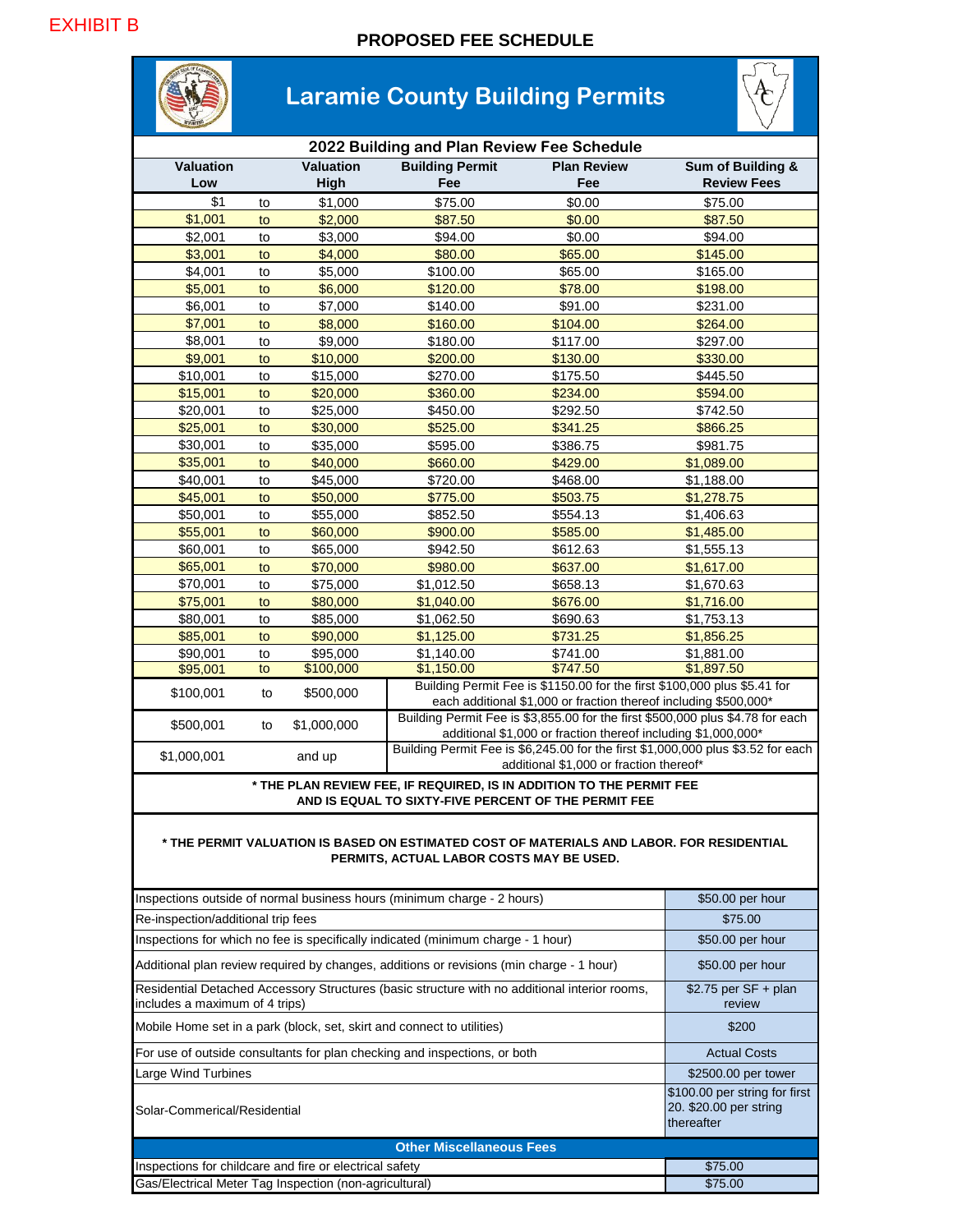#### **RESOLUTION# \_**

#### **RESOLUTION GIVING PUBLIC NOTICE OF LARAMIE COUNTY'S INTENT TO ADOPT UPDATED PLANNING AND DEVELOPMENT FEE SCHEDULES FOR FISCAL YEAR 2022/2023**

**WHEREAS,** Wyoming State Statutes§ 16-3-103; §18-5-20 I to 18-5-208; §18-5-30 I to 18-5-315 authorize Laramie County, in promoting the public health, safety, morals and general welfare of the county, to regulate the use of land through zoning in unincorporated Laramie County; and

**WHEREAS,** WYO. STAT. ANN.§ 16-3-103 (2007), requires 45 days public notice and a reasonable opportunity for public comment before Laramie County may adopt, amend, or repeal rules and regulations;

**NOW THEREFORE BE IT RESOLVED BY THE GOVERNING BODY OF LARAMIE COUNTY, WYOMING,** that notice is hereby given to the public that Laramie County intends to adopt updated Planning and Building Department fee schedules for the 2022/2023 fiscal year. Copies of the proposed changes may be reviewed at the Planning and Development Office, 3966 Archer Parkway, Cheyenne, Wyoming 82009; that all interested persons may submit written comments to the Laramie County Clerk, 309 West 20th Street, P.O. Box 608, Cheyenne, Wyoming 82003, no later than 12:00 p.m. on June 30, 2022; a regularly scheduled Laramie County Commissioner's meeting on July 7, 2022, 2021 at 3:30 p.m. The meeting will be held in the Laramie County Commissioners Boardroom on the 3rd floor of the Historic County Courthouse, 310 West 19th Street, Cheyenne, Wyoming 82001. This notice shall be published once in the Wyoming Tribune-Eagle as soon as practicably possible.

**PRESENTED, READ AND ADOPTED** this 17th day of May, 2022.

BOARD OF LARAMIE COUNTY COMMISSIONERS

Chairman

ATTEST:

Debra Lee, Laramie County Clerk

Reviewed and Approved as to Form:

\_\_\_\_\_\_\_\_\_\_\_\_\_\_\_\_\_\_\_\_\_\_\_\_\_\_\_\_\_ Laramie County Attorney's Office